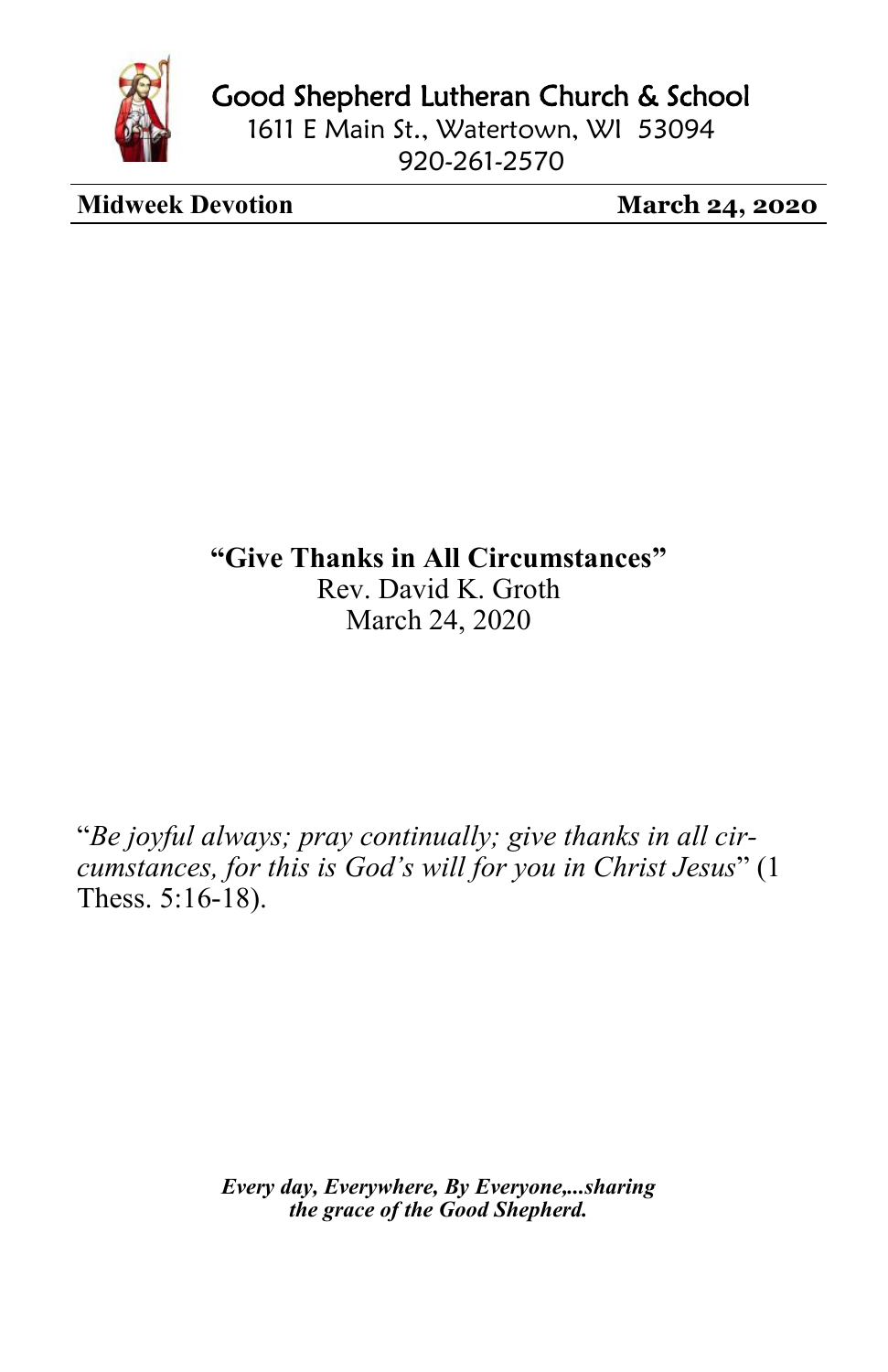**Collect:** Almighty God, by Your great goodness mercifully look upon Your people that we may be governed and preserved evermore in body and soul; through Jesus Christ, Your Son, our Lord, who lives and reigns with You and the Holy Spirit, one God, now and forever. **Amen**

There are at least two hundred occasions in the New Testament where we are urged to give God thanks and praise, even when there don't appear to be any reasons for being glad and grateful.

Over and over again, Paul urges his readers to assume a basic posture of gratitude. It's almost as if things will be better regardless of what's happening, if only you can express gratitude. I believe there's truth to that.

Paul wrote this letter to the Christians in Thessalonica, and I'm not sure we would want to trade places with them. They were a tiny minority, without political, economic or social influence. They were misunderstood and hated for their faith and therefore objects of intense persecution. They were being beaten and imprisoned by the authorities and, understandably, they were terrified and discouraged. Paul encourages them to remain steadfast in the face of such persecution by focusing on God's grace. He presents Christ as their hope of salvation, and then, just a few verses from the end, he writes, "be joyful always; pray continually; give thanks in all circumstances, for this is God's will for you in Christ Jesus."

To be joyful and grateful in *all* circumstances? Anyone can be grateful when a child is born or a promotion is given or an illness is cured. Big deal, Paul seems to be saying. Anyone can do that. But Paul urges us to be grateful in *all* circumstances. Paul's argument is that the Christian's joy and gratitude should *not* be dependent on circumstances, because joy and gratitude come from what God has done for us in Jesus. The death and resurrection of Jesus for our salvation has already happened, and it transcends everything else. Paul is urging us as Christians to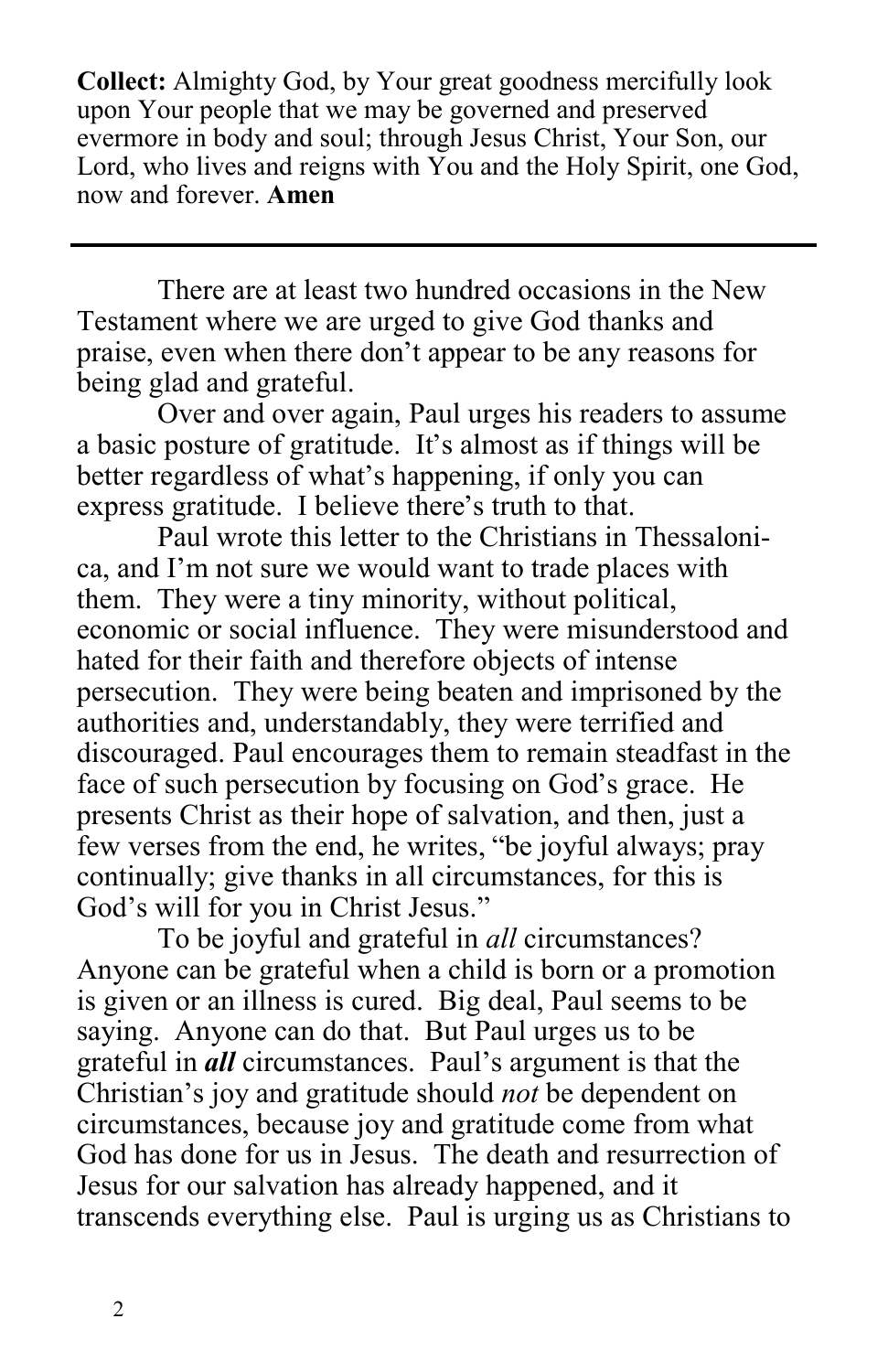stand out as different from the rest of society.

So, what is there to be grateful for in the midst of this pandemic?

- We can be grateful that the Coronavirus doesn't target infants and children. Through the centuries, most of the pandemics have.
- We can be grateful that we live in a land of ample food. We complain about what's not available at the grocery store, but there's a whole lot that still is.
- We can be grateful for those working on the front lines of this epidemic, doctors and nurses and paramedics who risk their own health to serve us.
- We can be grateful for the people who are stocking the shelves at the grocery store and wiping down the carts, giving you change, and risking their own health to serve us.
- We complain about the shortage of paper towels. I think there are plenty of people in the world who would be glad just to have clean water and consistent electricity and access to insulin and aspirin.
- We can be grateful for this technology that enables us to communicate, even though we cannot assemble. It helps us stay connected to one another and to God's Word.
- We can be grateful for all the meals families are having together. (By the way there's all kinds of evidence that that is one of the best things you can do for your children, just sitting down and eating together. It has an impact on their grades, drinking, drug use and other risky behaviors. So please don't waste this opportunity by watching T.V. during dinner hour. And please don't have a staggered meal where everyone fends for themselves when they get hungry. No, make it a point to eat together, and say a little prayer of thanks before you begin eating. Otherwise, Luther said, we're little different than pigs at the trough.)